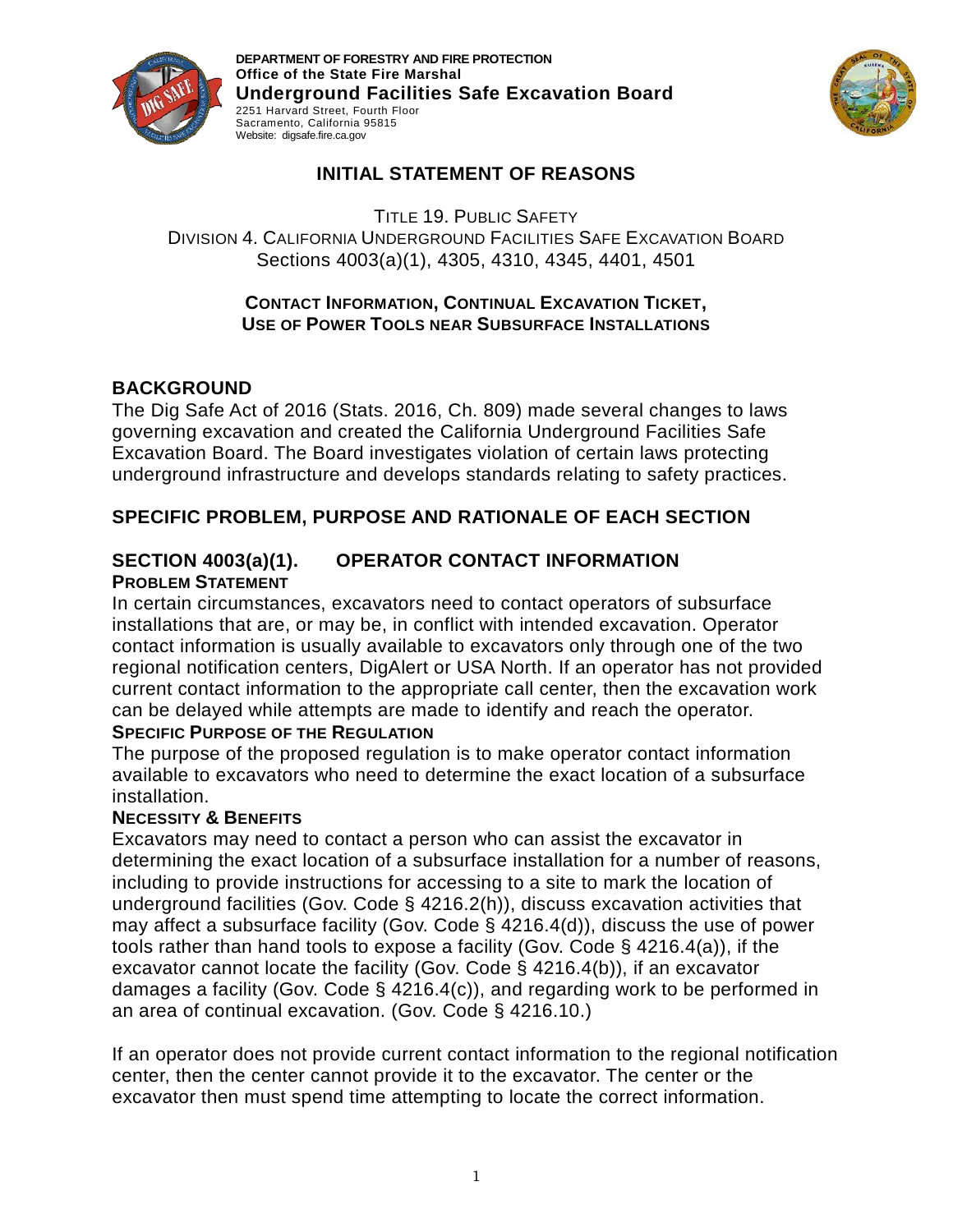The Legislature adopted Government Code section 4216.4(a)(2)(C) and required the Board to adopt regulations governing the use of power equipment to expose subsurface installations. The communication facilitated by this regulation is necessary for determining how and when such equipment can be used.

### **SECTION 4305 PERSONS ELIGIBLE TO WORK UNDER A CONTINUAL EXCAVATION TICKET**

### **PROBLEM STATEMENT**

In areas where excavation work is ongoing or recurring as part of agricultural or flood control operations, an excavator can obtain a continual excavation ticket. (Gov. Code § 4216.10.) Given the nature of that work, it's common for multiple persons to perform the excavation work over time. In some instances, those persons are not all informed of the nature of the approved work and the location of any subsurface facilities. That lack of information jeopardizes the safety of both workers and facilities.

### **SPECIFIC PURPOSE OF THE REGULATION**

The purpose of this regulation is to ensure that all persons performing work under a ticket for an area of continual excavation are informed of the area in which the work is to be performed, the location of any subsurface facilities, and the type of work to be performed.

### **NECESSITY & BENEFITS**

The Legislature adopted Government Code section 4216.11 and required the Board to adopt regulations specifying the nature of a plan for managing an area of continual excavation. It's necessary that all persons performing the planned work be made aware of the plan details.

### **SECTION 4310. CONTINUAL EXCAVATION TICKET RENEWAL REMINDER**

## **PROBLEM STATEMENT**

Tickets for work in areas of continual excavation permit recurring excavation work to be performed for one year from the date of issuance. (Gov. Code § 4216.10(d).) Once the ticket expires, work must stop until the excavator obtains a new ticket. The Board anticipates that, given the one-year duration of the ticket, some excavators will forget to timely renew their tickets.

#### **SPECIFIC PURPOSE OF THE REGULATION**

When an excavator has provided contact information to the regional notification center and has consented to an electronic contact from the center, this regulation will require regional notification centers to provide an electronic reminder notice in before the ticket expires. The center is also responsible for assisting excavators with the renewal of the ticket.

#### **NECESSITY & BENEFITS**

The Legislature has adopted Government Code section 4216.10 and required the Board to adopt regulations providing for the renewal of continual excavation tickets for areas on which no subsurface installations are present, or to eliminate the requirement for a renewal ticket altogether. The statute also specifies the manner in which the ticket may be renewed. This regulation implements and makes clear that provision.

The Legislature adopted Government Code section 4216.11 and required the Board to adopt regulations specifying the nature of a plan for managing an area of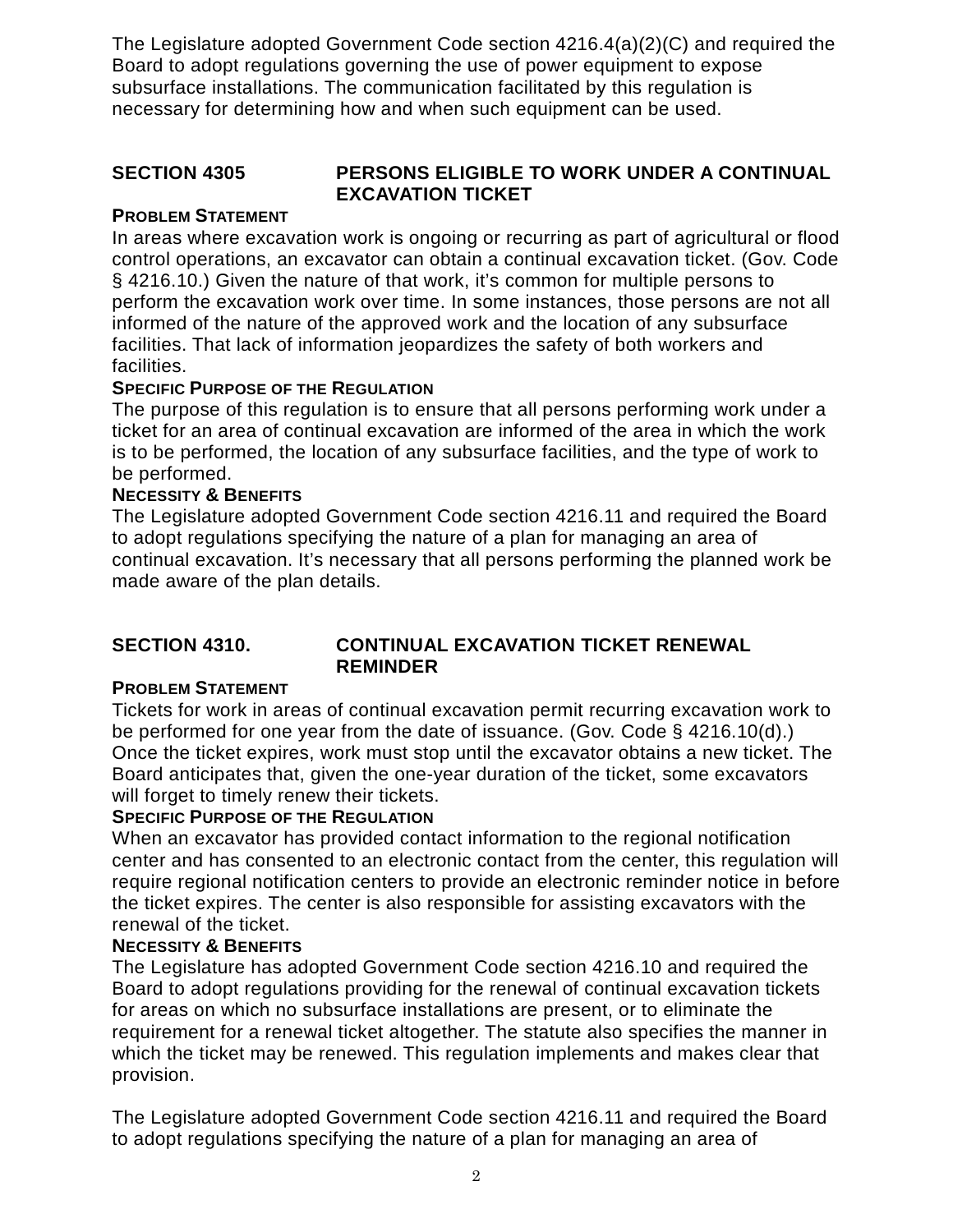continual excavation. Facility operators are given notice of the ticket renewal, and so also of the need for a meeting with the excavator to confirm, or modify, the plan for excavation at the site.

Based on available data,<sup>[[1\]](#page-2-0)</sup> the Board determined that the renewal process needed to be modified rather than eliminated because the process could be eliminated for less than one-tenth of 1% of the farmland in California.

To make that determination, staff first analyzed statewide parcel data, spatial data on farmland derived from the National Land Cover Data Set, and locations of high priority facilities covering transmission lines for oil, gas, and hazardous waste. This analysis indicated that very few of the farmland parcels, perhaps as few as 5%, had high priority facilities present. Which meant that 95% of the farmland parcels could potentially be eligible for an exception to the renewed ticket requirement.

Staff then also analyzed anonymized, combined service area polygons which regional call centers developed from shape files provided by utility operators. The relations between that shape file data and parcel data indicated that only 0.082 percent of farmland parcels were located outside of a service area polygon.

Given the disparities between the analyses, and the Board's current inability to obtain more precise shape file data, at this time, the Board is not able to identify an effective process for identifying farmland parcels for which excavators would not need to renew tickets.

## **SECTION 4345. ONSITE MEETING & PLAN FOR CONTINUAL EXCAVATION NEAR HIGH PRIORITY SUBSURFACE INSTALLATION**

#### **PROBLEM STATEMENT**

Tickets for work in areas of continual excavation permit recurring excavation work to be performed for one year from the date of issuance. (Gov. Code § 4216.10(d).) If the area contains a high priority subsurface installation, an excavator must meet with the operator before starting work. (Gov. Code § 4216.10.) If those provisions applied to a renewed ticket in the same way they applied to a new ticket, then an excavator obtaining the renewed ticket would have to stop work until the meeting occurred. **SPECIFIC PURPOSE OF THE REGULATION**

This regulation permits the holder of a renewed continual excavation ticket to continue working for 30 days to permit the excavator and operator to meet and agree to a plan for the continued excavation.

#### **NECESSITY & BENEFITS**

 $\overline{a}$ 

This regulation permits certain excavators to continue performing planned, recurring work, for a reasonable time, until the operator can meet with the excavator to develop or confirm the plan for protecting the high priority installation present in the area of excavation.

<span id="page-2-0"></span><sup>[1]</sup> See, discussion in the April 16, 2019 staff report a[t https://digsafe.fire.ca.gov/media/2046/item-6-area](https://digsafe.fire.ca.gov/media/2046/item-6-area-of-continual-excavation-renewal-ticket-requirement.pdf)[of-continual-excavation-renewal-ticket-requirement.pdf,](https://digsafe.fire.ca.gov/media/2046/item-6-area-of-continual-excavation-renewal-ticket-requirement.pdf) also included in the list of documents relied upon, below.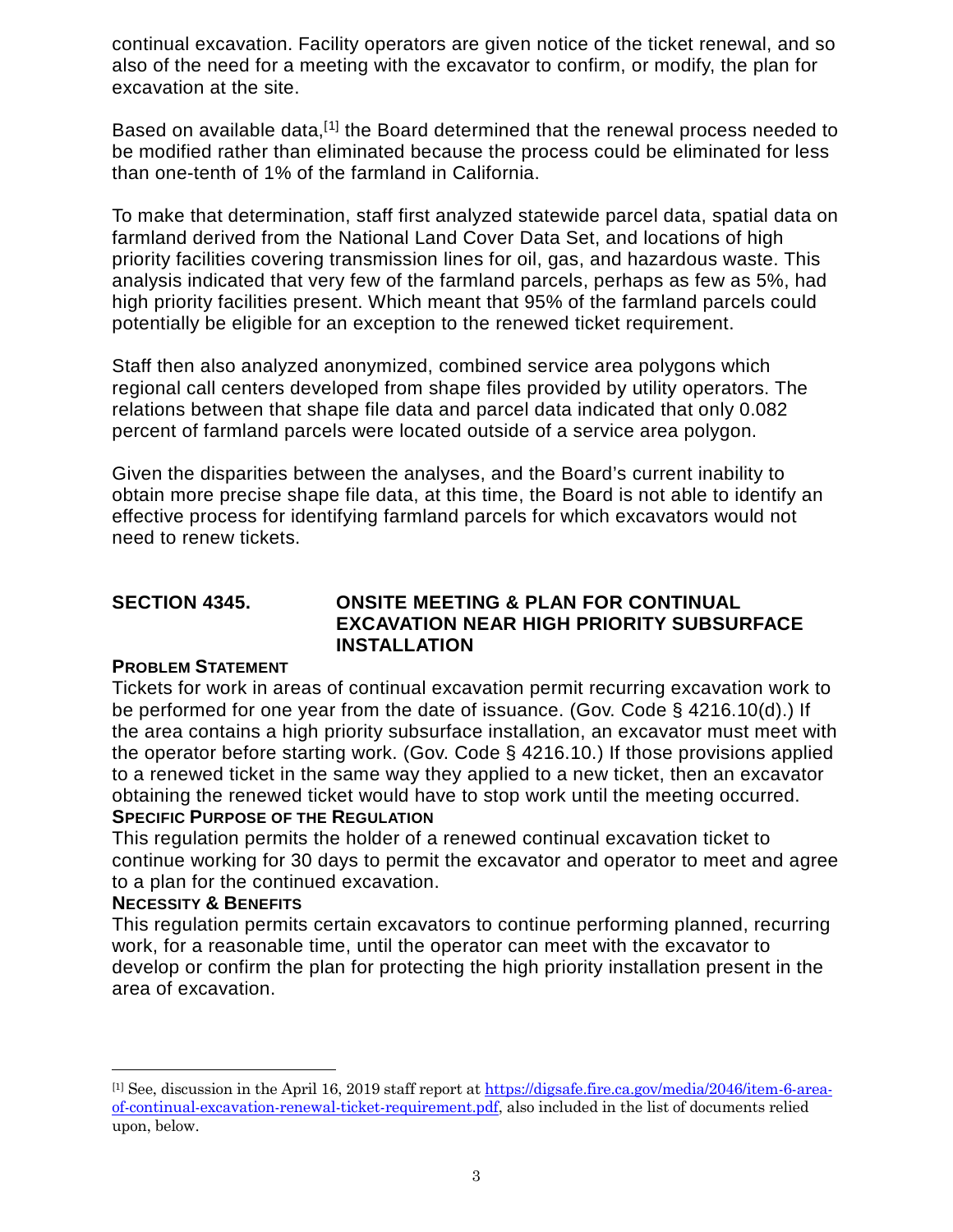The Legislature has adopted Government Code section 4216.10 and required an excavator planning to perform continual excavation work near a high priority subsurface installation to meet with the operator before beginning work. (Gov. Code § 4216.10(c).) This regulation clarifies and applies that provision as applied to a renewed ticket for an area of continual excavation.

The Legislature adopted Government Code section 4216.11 and required the Board to adopt regulations specifying the nature of a plan for managing an area of continual excavation. This regulation clarifies and applies that provision as applied to a renewed ticket.

## **SECTION 4401 EXCAVATOR CONTACT INFORMATION**

### **PROBLEM STATEMENT**

In certain circumstances, operators of subsurface installations need to contact excavators who are doing work near a subsurface installation. Excavator contact information is usually available to operators only through excavation tickets provided by one of the two regional notification centers, DigAlert or USA North. If an excavator's contact information, as provided to the appropriate call center, is incorrect, the excavation work can be delayed while attempts are made to identify and reach the excavator.

#### **SPECIFIC PURPOSE OF THE REGULATION**

The purpose of the proposed regulation is to make excavator contact information available to operators.

#### **NECESSITY & BENEFITS**

Operators may need to contact an excavator for a number of reasons, including to report difficulty accessing to the construction site to mark the location of underground facilities (Gov. Code § 4216.2(h)), discuss excavation activities that may affect a subsurface facility (Gov. Code § 4216.4(d)), coordinate an onsite meeting (Gov. Code § 4216.2(c)), discuss the use of power tools rather than hand tools to expose a facility (Gov. Code § 4216.4(a)), perform repairs if an excavator damages a facility (Gov. Code § 4216.4(c)), and regarding work to be performed in an area of continual excavation. (Gov. Code § 4216.10.)

If an excavator does not provide current contact information to the regional notification center, then the center cannot provide it to the operator, requiring either the center or the operator to spend time attempting to locate the correct information.

The Legislature adopted Government Code section 4216.4(a)(2)(C) and required the Board to adopt regulations governing the use of power equipment to expose subsurface installations. The communication necessary for determining how and when such equipment can be used is facilitated by this regulation.

### **SECTION 4501. USE OF POWER TOOLS TO LOCATE SUBSURFACE INSTALLATION**

#### **PROBLEM STATEMENT**

An excavator cannot use power tools within the tolerance zone of a subsurface installation before first using hand tools to determine the exact location of the installation. (Gov. Code § 4216.4(a)(1).) In some instances, most often in hard or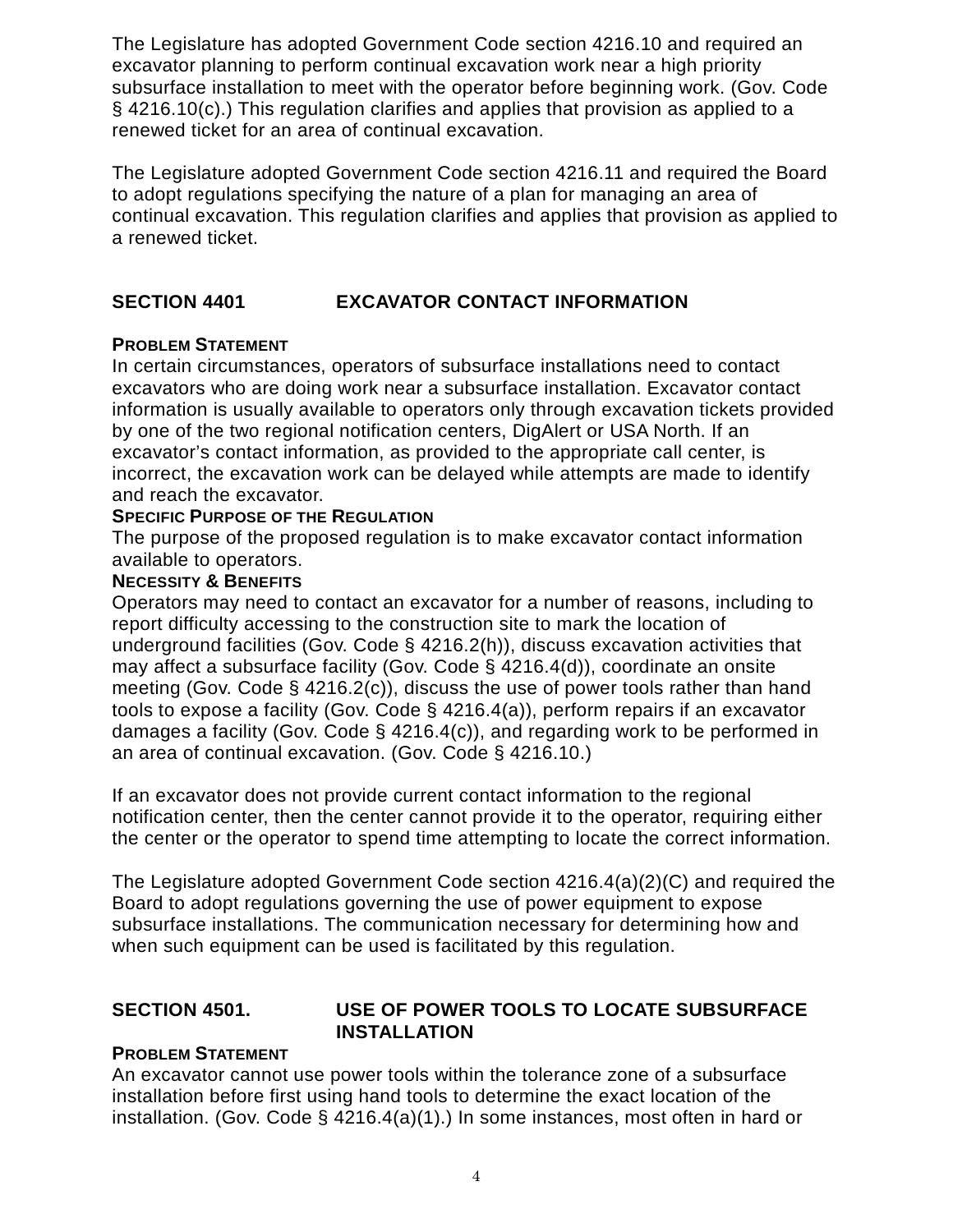rocky soil, hand tools cannot effectively remove enough material to expose an installation.

### **SPECIFIC PURPOSE OF THE REGULATION**

This regulation permits the use of power tools to locate a subsurface utility if the excavator satisfies certain conditions.

## **NECESSITY & BENEFITS**

The Legislature adopted Government Code section 4216.4 and directed to Board to adopt regulations that permit use of power tools in the tolerance zone before the subsurface installation is located. (Gov. Code § 4216.4(a)(2)(C).) Those regulations will provide an exception to section 4216.4(a), which requires the use of hand tools to locate the installation before power tools can be used.

The Legislature adopted Government Code section 4216.18 and required the Board to develop standards for safely using power tools to excavate near subsurface installations. (Gov. Code § 4216.18(b).)

All initial statements of reasons requirements for the proposed regulations have been satisfied.

### **TECHNICAL, THEORETICAL, AND/OR EMPIRICAL STUDY, REPORTS, OR DOCUMENTS**

The Board relied on the following sources:

- 1. Letter from Alan K. Mayberry to Attorney General Kamala Harris, December 22, 2015
- 2. Online surveys created by the Board, which 1) operators and 2) all other stakeholders were invited to take (03/14/2019 to 04/30/2019) and the results of those two surveys.
- 3. AB 1914 Bill Analysis, Assembly Floor, August 30, 2018
- 4. "Staff report: AB 1914 Initial Discussion on Scope of Implementation," Agenda Item 7, November 8, 2018, [https://digsafe.fire.ca.gov/media/2045/item-7-initial](https://digsafe.fire.ca.gov/media/2045/item-7-initial-discussion-on-ab-1914-regulations.pdf)[discussion-on-ab-1914-regulations.pdf,](https://digsafe.fire.ca.gov/media/2045/item-7-initial-discussion-on-ab-1914-regulations.pdf) accessed on August 29, 2019.
- 5. "Staff report: Discussion on Implementation of AB 1914," Agenda Item 4, April 15, 2019, [https://digsafe.fire.ca.gov/media/2050/item-4-implementation-of-ab-1914.pdf,](https://digsafe.fire.ca.gov/media/2050/item-4-implementation-of-ab-1914.pdf) accessed on August 29, 2019.
- 6. "Staff report: Discussion on Area of Continual Excavation Ticket Renewal Requirement (Government Code section 4216.10(e))," Agenda Item 6, April 16, 2019, [https://digsafe.fire.ca.gov/media/2046/item-6-area-of-continual-excavation](https://digsafe.fire.ca.gov/media/2046/item-6-area-of-continual-excavation-renewal-ticket-requirement.pdf)[renewal-ticket-requirement.pdf,](https://digsafe.fire.ca.gov/media/2046/item-6-area-of-continual-excavation-renewal-ticket-requirement.pdf) accessed on August 29, 2019.
- 7. "Staff report: Draft Regulations on Area of Continual Excavation Ticket Renewal Requirement and AB 1914 Implementation," Agenda Item 5 & 6, May 13 – 14, 2019, [https://digsafe.fire.ca.gov/media/2103/item-5-6-staff-report-on-draft](https://digsafe.fire.ca.gov/media/2103/item-5-6-staff-report-on-draft-regulations-on-ace-renewal-and-ab-1914.pdf)[regulations-on-ace-renewal-and-ab-1914.pdf,](https://digsafe.fire.ca.gov/media/2103/item-5-6-staff-report-on-draft-regulations-on-ace-renewal-and-ab-1914.pdf) accessed on August 29, 2019.
- 8. Local Maintaining Agencies List, Department of Water Resources [https://water.ca.gov/LegacyFiles/floodmgmt/hafoo/fpiib/fpinss/annual\\_reports/lma](https://water.ca.gov/LegacyFiles/floodmgmt/hafoo/fpiib/fpinss/annual_reports/lma-short-names.pdf)[short-names.pdf,](https://water.ca.gov/LegacyFiles/floodmgmt/hafoo/fpiib/fpinss/annual_reports/lma-short-names.pdf) accessed on August 29, 2019.
- 9. Construction Industry Salary Information from indeed.com
- 10.Contractors State Licensing Board Master License Data, accessed on July 29, 2019
- 11.Dig Safe Board Policy L-02
- 12.USA North 811 2018 Annual Newsletter
- 13.Email from James Wingate of USA North 811 to Staff, August 5, 2019
- 14.Email from Ann Diamond of DigAlert to Staff, on July 26, 2019 and August 4, 2019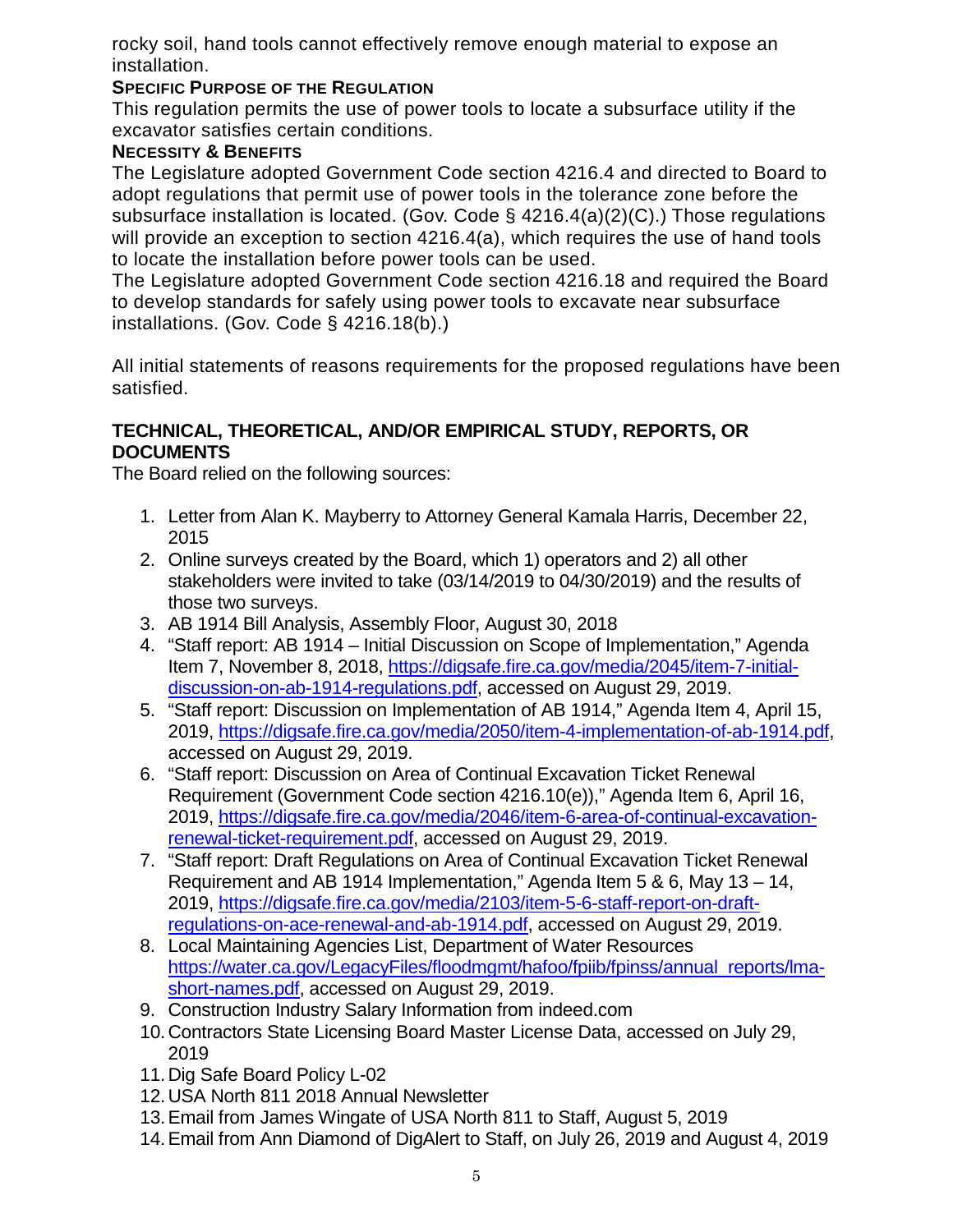- 15.Hearing before the California State Senate Committee on Business, Professions and Economic Development, July 2, 2018, 17:30 to 20:30 and 24:00 to 26:00
- 16.Common Ground Alliance, *DIRT Report for 2017 - Appendix D: Excavation Information* (Vol. 14)
- 17.California Department of Food and Agriculture, *California Agricultural Statistics Review 2017-2018*, pg. 2 "Farm Facts"
- 18.U.S. Small Business Administration Office of Advocacy, *2018 Small Business Profile*
- 19.Staff Analysis of Contractor Small Business Statistics
- 20.Engineering News-Record, *ENR California 2018 Top Contractors*, [https://www.enr.com/California/Toplists/2018-Top-Contractors,](https://www.enr.com/California/Toplists/2018-Top-Contractors) accessed on August 9, 2019

## **DOCUMENTS INCORPORATED BY REFERENCE**

No documents are incorporated by reference.

## **ECONOMIC IMPACT ASSESSMENT / ANALYSIS**

The proposed regulations are designed to reduce the frequency with which excavation workers are injured and subsurface installations are damaged by facilitating communications between excavators and operators, clarifying requirements for continuing excavation work, and establishing standards for power tool use near subsurface installations.

The Board anticipates that the proposed regulations will result in general economic benefits in four respects. One, allowing continued excavation work during the first 30 days of a renewed ACE ticket (proposed Tit. 19, § 4345) will result in a general economic benefit because the work will not need to be stopped until the excavator meets with the operator. Two, to the extent that excavators are able to use power tools rather than hand tools to locate installations, (proposed Tit. 19, § 4501), that work will require less time. Three, the regulations requiring that excavators and operators maintain current contact information with regional notification centers should help representatives reach the appropriate more efficiently than if the information were not readily available. Four, to the extent that these regulations prevent interruptions to construction projects, the economic impact should be favorable.

#### **THE CREATION OR ELIMINATION OF JOBS WITHIN THE STATE OF CALIFORNIA**

The Board does not anticipate that these proposed regulations will have a financial impact sufficient to either create or eliminate jobs within the State of California.

### **THE CREATION OF NEW BUSINESSES OR THE ELIMINATION OF EXISTING BUSINESSES WITHIN THE STATE OF CALIFORNIA**

The Board does not anticipate that these proposed regulations will have an impact on the creation of new businesses or elimination of existing businesses in the State of California

#### **THE EXPANSION OF BUSINESS CURRENTLY DOING BUSINESS WITHIN THE STATE OF CALIFORNIA.**

The Board does not anticipate that these proposed regulations will have an impact on or limit or discourage the expansion of business within the State of California.

#### **BENEFITS TO HEALTH AND WELFARE, WORKER SAFETY, AND THE ENVIRONMENT**

The Board anticipates that these regulations will have a positive impact on worker safety and on the health and welfare of California residents. Damaging a subsurface installation, particularly one containing a flammable chemical or conducting electricity, endangers